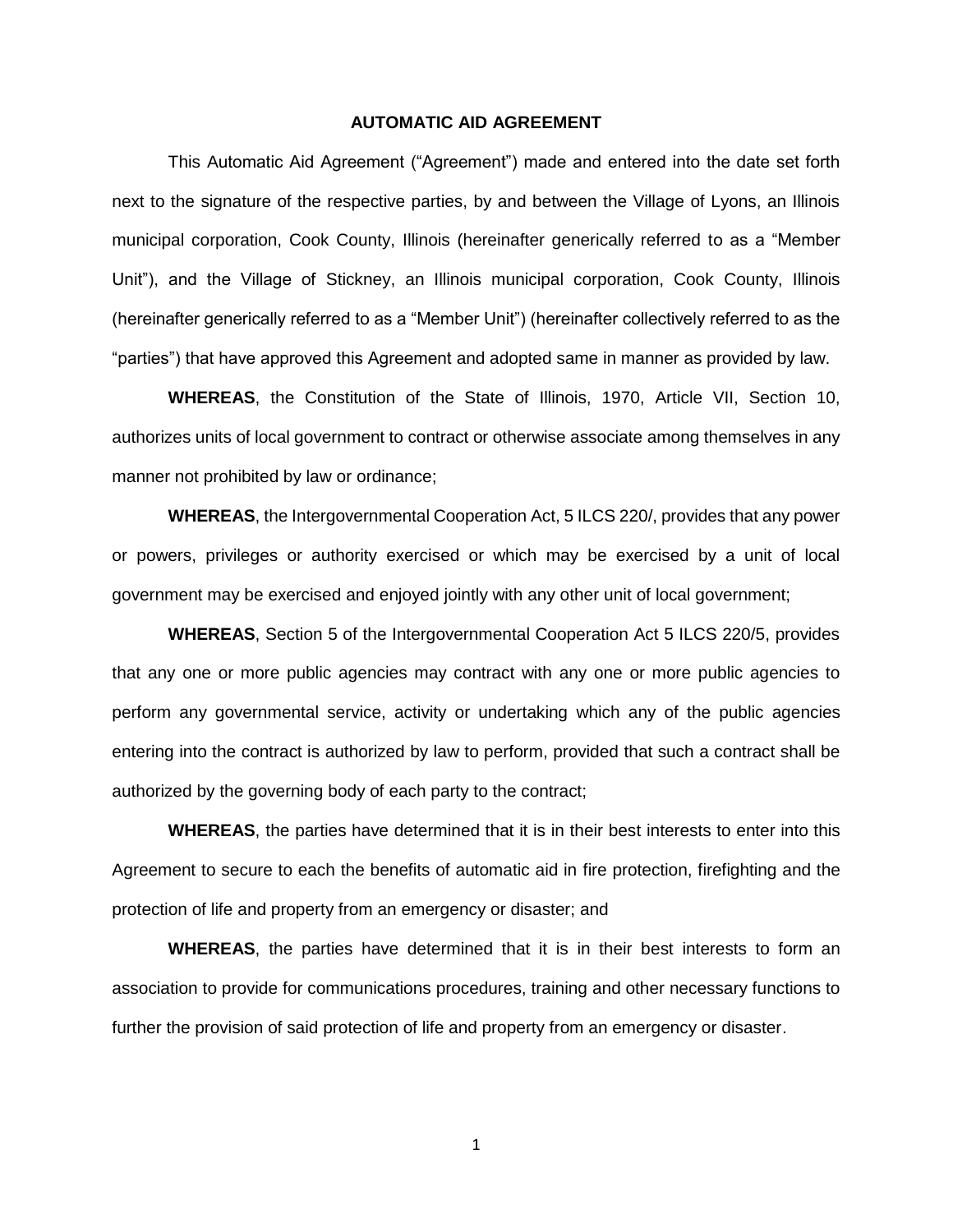**NOW, THEREFORE**, in consideration of the foregoing recitals which are incorporated into this Agreement as though fully set forth herein, the Village of Lyons, Illinois, and the Village of Stickney, Illinois, agree as follows:

# **SECTION ONE**

#### **Purpose**

It is recognized and acknowledged that in certain situations, such as, but not limited to, emergencies, natural disasters and man-made catastrophes, the use of an individual Member Unit's personnel and equipment to perform functions outside the territorial limits of the Member Unit is desirable and necessary to preserve and protect the health, safety and welfare of the public. It is further expressly acknowledged that in certain situations, such as the aforementioned, the use of other Member Unit's personnel and equipment to perform functions within the territorial limits of a Member Unit is desirable and necessary to preserve and protect the health, safety and welfare of the public. Further, it is acknowledged that coordination of mutual aid through this Agreement is desirable for the effective and efficient provision of automatic aid.

### **SECTION TWO**

### **Definitions**

For the purpose of this Agreement, the following terms as used in this Agreement shall be defined as follows:

"Automatic Aid Agreement": A definite and prearranged plan whereby response and assistance is provided to a Stricken Unit by the Aiding Unit(s) in accordance with the system established and maintained by the parties to this Agreement as amended from time to time;

"Member Unit": A unit of local government including, but not limited to, a city, village or fire protection district having a fire department recognized by the State of Illinois, or an intergovernmental agency and the units of which the intergovernmental agency is comprised which is a party to this Agreement and has been appropriately authorized by the governing body to enter into this Agreement and to comply with the rules and regulations of this Agreement;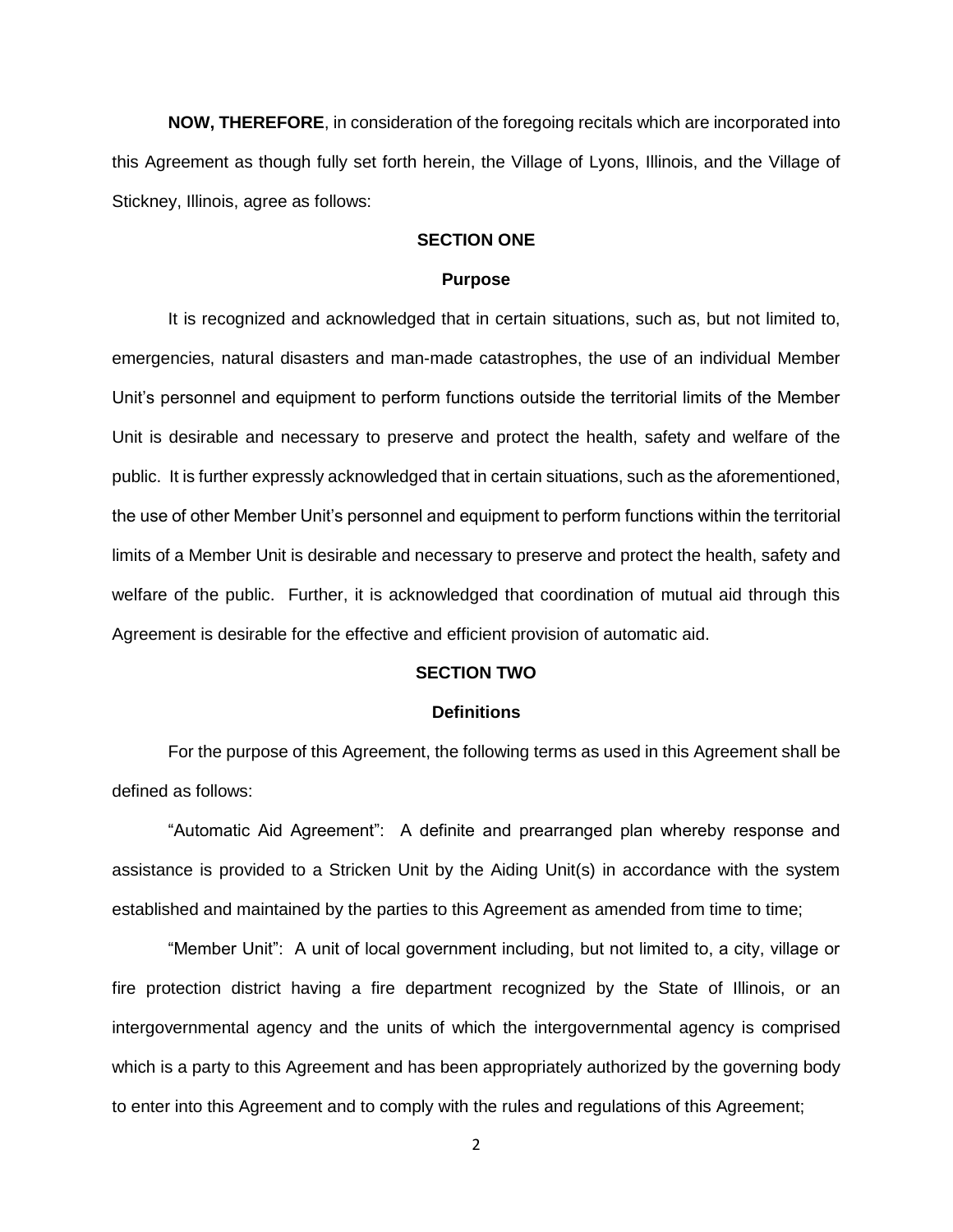"Stricken Unit": A Member Unit which requests aid in the event of an emergency;

"Aiding Unit": A Member Unit furnishing equipment, personnel, and/or services to a Stricken Unit;

"Emergency": An occurrence or condition in a Member Unit's territorial jurisdiction which results in a situation of such magnitude and/or consequence that it cannot be adequately handled by the Stricken Unit and such that a Member Unit determines the necessity and advisability of requesting aid;

"Division": The geographically associated Member Unit(s) or unit which have been grouped for operational efficiency and representation of those Member Units;

"Training": The regular scheduled practice of emergency procedures during nonemergency drills to implement the necessary joint operations of this Agreement.

### **SECTION THREE**

### **Authority and Action to Effect Automatic Aid**

- A. The Member Units hereby authorize and direct their respective Fire Chief, or his designee, to take necessary and proper action to render and/or request automatic aid from the other Member Units in accordance with the policies and procedures established and maintained by the parties to this Agreement. The aid rendered shall be to the extent of available personnel and equipment not required for adequate protection of the territorial limits of the Aiding Unit. The judgment of the Fire Chief, or his designee, of the Aiding Unit shall be final as to the personnel and equipment available to render aid.
- B. Whenever an emergency occurs and conditions are such that the Fire Chief, or his designee, of the Stricken Unit determines it advisable to request aid pursuant to this Agreement he shall notify the Aiding Unit of the nature and location of the emergency and the type and amount of equipment and personnel and/or services requested from the Aiding Unit.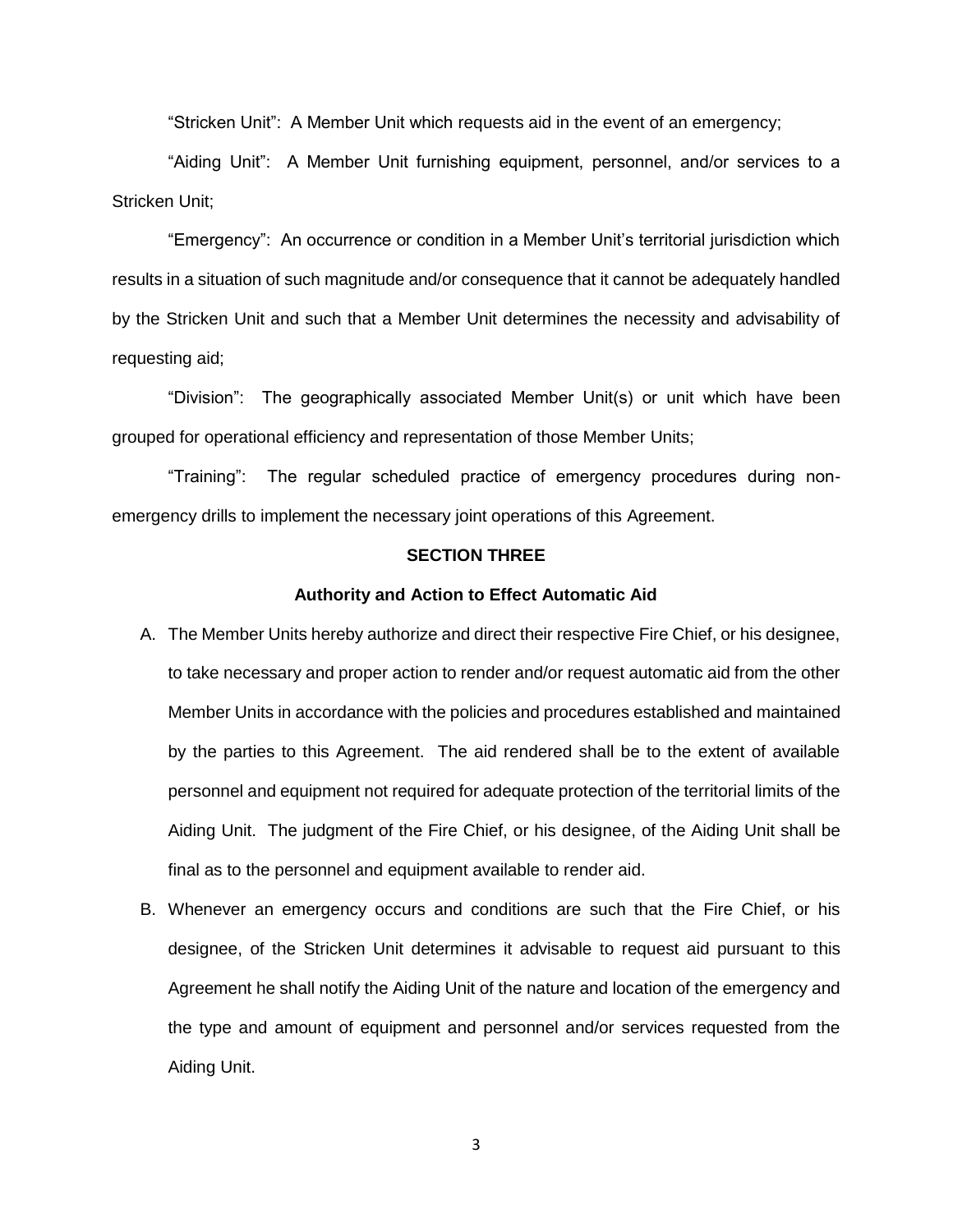- C. The Fire Chief, or his designee, of the Aiding Unit shall take the following action immediately upon the request for aid:
	- 1. Determine what equipment, personnel and/or services are requested according to this Agreement;
	- 2. Determine if the requested equipment, personnel, and/or services can be committed in response to the request from the Stricken Unit;
	- 3. Dispatch immediately the requested equipment, personnel, and/or services, to the extent available, to the location of the emergency reported by the Stricken Unit in accordance with the procedures of the parties of this Agreement;
	- 4. Notify the Stricken Unit if any or all of the requested equipment, personnel and/or services cannot be provided.

### **SECTION FOUR**

### **Jurisdiction Over Personnel and Equipment**

Personnel dispatched to aid a Stricken Unit pursuant to this Agreement shall remain Employees of the Aiding Unit. Personnel rendering aid shall report for direction and assignment at the scene of the emergency to the Fire Chief or senior officer of the Stricken Unit. The Aiding Unit shall at all times have the right to withdraw any and all aid upon the order of its Fire Chief or his designee, provided, however, that the Aiding Unit withdrawing such aid shall notify the Fire Chief or senior officer of the Stricken Unit of the withdrawal of such aid and the extent of such withdrawal.

# **SECTION FIVE**

### **Compensation for Aid**

Equipment, personnel, and/or services provided pursuant to this Agreement shall be at no charge to the Stricken Unit; however, any expenses recoverable from third parties shall be equitably distributed among responding parties. Nothing herein shall operate to bar any recovery of funds from any state or federal agency under any existing statutes or laws.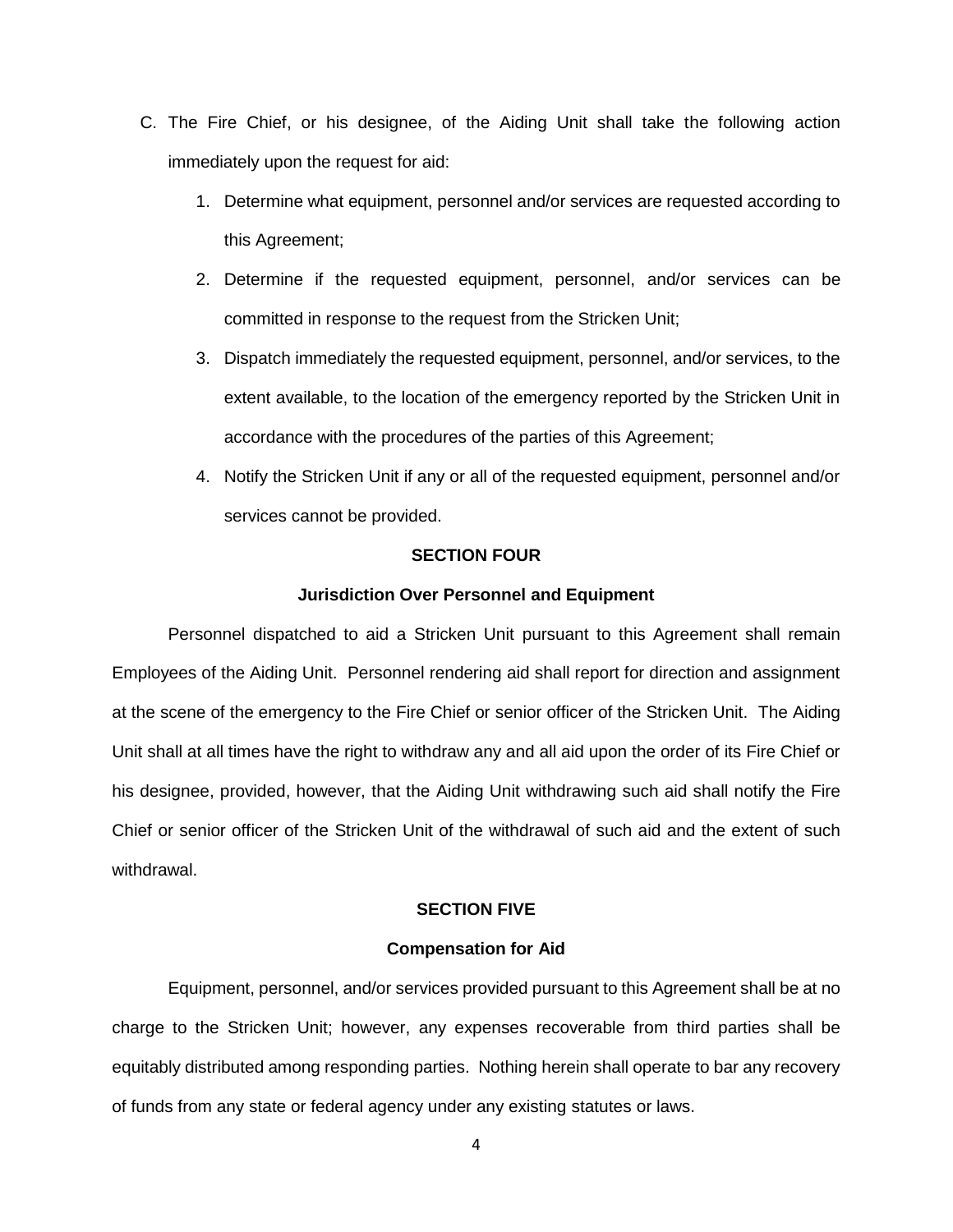### **SECTION SIX**

### **Insurance**

Each party shall procure and maintain, at its sole and exclusive expense, insurance coverage, including: comprehensive liability, bodily injury, personal injury, property damage, worker's compensation, and, if applicable, emergency medical service professional liability insurance, with minimum limits of \$1,000,000 auto and \$1,000,000 combined single limit for general liability and professional liability. No party shall have any obligation to provide or extend insurance coverage for any of the items enumerated herein to any other party hereto or its personnel. The obligations of this Section may be satisfied by a party's membership in a selfinsurance pool, a self-insurance plan or arrangement with an insurance provider approved by the state of jurisdiction. The parties of this Agreement may require that copies or other evidence of compliance with the provisions of this Section be provided to the Member Units of this Agreement. Upon request, a Member Unit shall provide such evidence as herein provided to the other Member Units.

#### **SECTION SEVEN**

### **Indemnification**

Each party agrees to waive any and all claims, costs, causes, actions, and expenses, including, but not limited to, attorney's fees, against all other parties for any loss, damage, personal injury or death occurring in consequence of the performance or non-performance pursuant to this Agreement, provided, however, that such claim is not a result of gross negligence or willful misconduct by a party or its personnel.

Each party requesting aid pursuant to this Agreement hereby agrees to hold harmless, indemnify and defend the party rendering aid and its personnel from any and all claims, demands, liability, losses, suits in law or in equity which are made by a third party, provided, however, that such claims made by a third party are not the result of gross negligence or willful misconduct by

5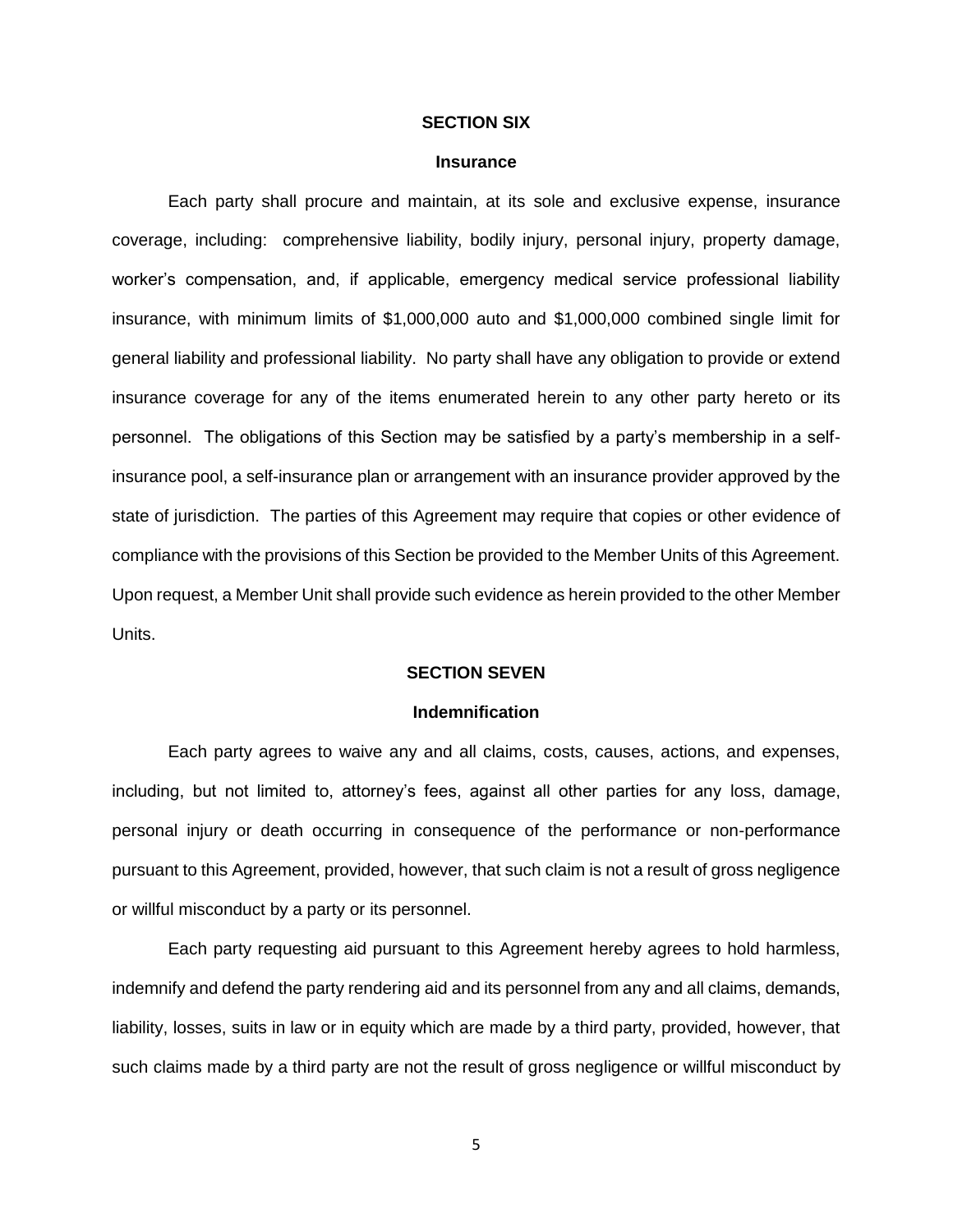the party rendering aid. This indemnity shall include, but is not limited to, attorney's fees and costs that may arise from providing aid pursuant to this Agreement.

All employee benefits, wage and disability payments, pensions, worker's compensation claims, damage to or destruction of equipment and clothing, and medical expenses of the party rendering aid shall be the sole and exclusive responsibility of the respective party for its employees.

### **SECTION EIGHT**

#### **Non-Liability for Failure to Render Aid**

The rendering of assistance pursuant to this Agreement shall not be mandatory if in the sole discretion of the Aiding Unit, local conditions of the Aiding Unit prohibit response. It is the responsibility of the Aiding Unit to immediately notify the Stricken Unit of the Aiding Unit's inability to respond; however, failure to immediately notify the Stricken Unit of such inability to respond shall not constitute evidence of noncompliance with the terms of this section, and no liability may be assigned to the Aiding Unit.

No liability of any kind or nature shall be attributed to or be assumed, whether expressly or implied, by a party, its duly authorized agents and personnel, for failure or refusal to render aid. Nor shall there be any liability of a party for withdrawal of aid once provided pursuant to this Agreement.

### **SECTION NINE**

#### **Term**

This Agreement shall be in effect for a term of one year from the date of signature hereof and shall automatically renew for successive one year terms unless terminated in accordance with this Section.

Any party hereto may terminate its participation in this Agreement at any time, provided that the party wishing to terminate its participation in this Agreement shall give written notice to the other Member Units of this Agreement through the Office of the Fire Chief of each Member

6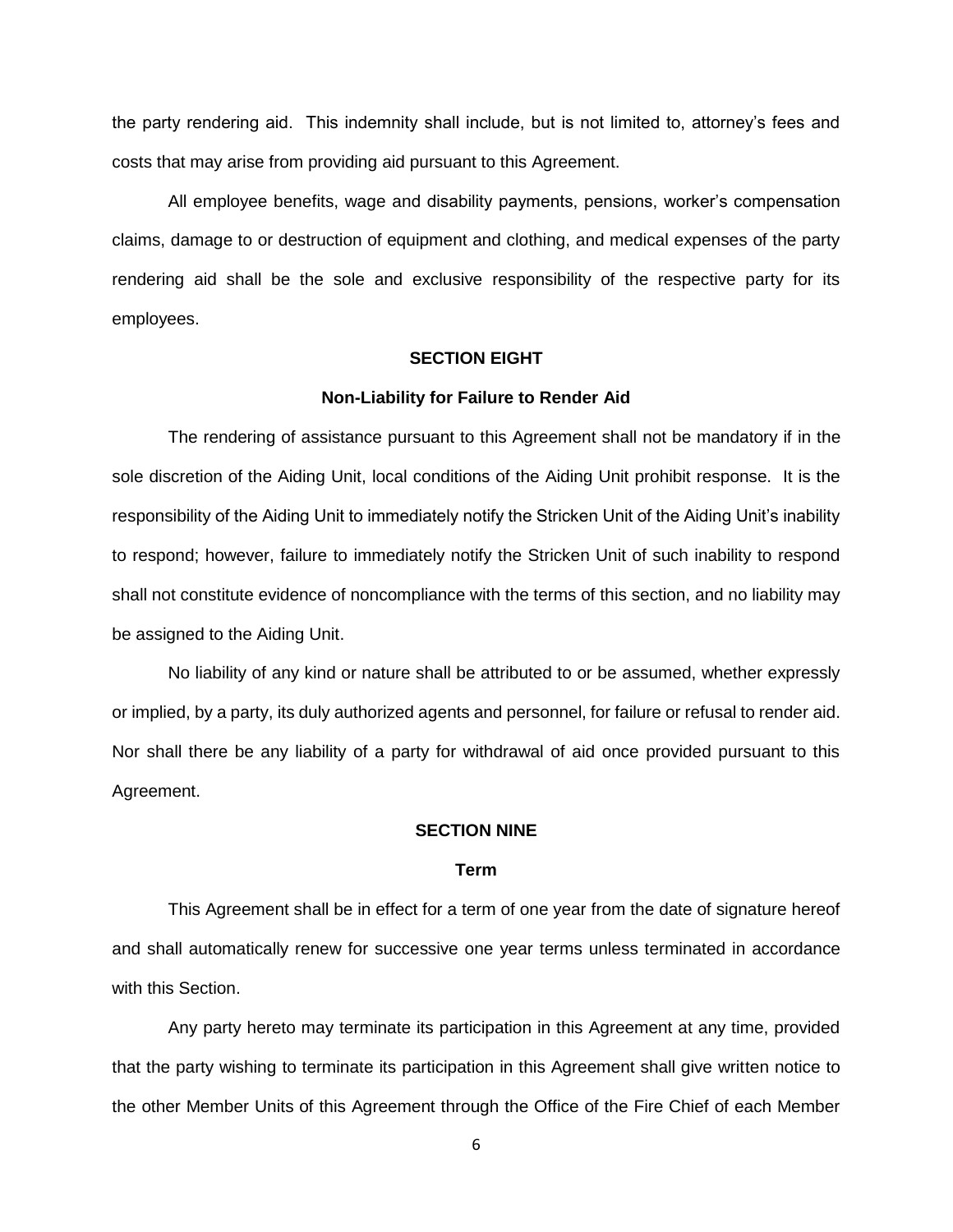Unit specifying the date of termination, such notice to be given at least 90 calendar days prior to the specified date of termination of participation. The written notice provided herein shall be given by personal delivery, registered mail or certified mail.

## **SECTION TEN**

#### **Effectiveness**

This Agreement shall be in full force and effect upon approval by the parties in the manner provided by law and upon proper execution thereof.

### **SECTION ELEVEN**

### **Binding Effect**

This Agreement shall be binding upon and inure to the benefit of any successor entity which may assume the obligations of any party hereto, provided, however, that this Agreement may not be assigned by a Member Unit without prior written consent of the other parties.

## **SECTION TWELVE**

### **Validity**

The invalidity of any provision of this Agreement shall not render invalid any other provision. If, for any reason, any provision of this Agreement is determined by a court of competent jurisdiction to be invalid or unenforceable, that provision shall be deemed severable; and this Agreement may be enforced with that provision severed or modified by court order.

### **SECTION THIRTEEN**

#### **Notices**

All notices hereunder shall be in writing and shall be served personally or by registered mail, or by certified mail to the parties at such addresses as may be designated from time to time by the parties.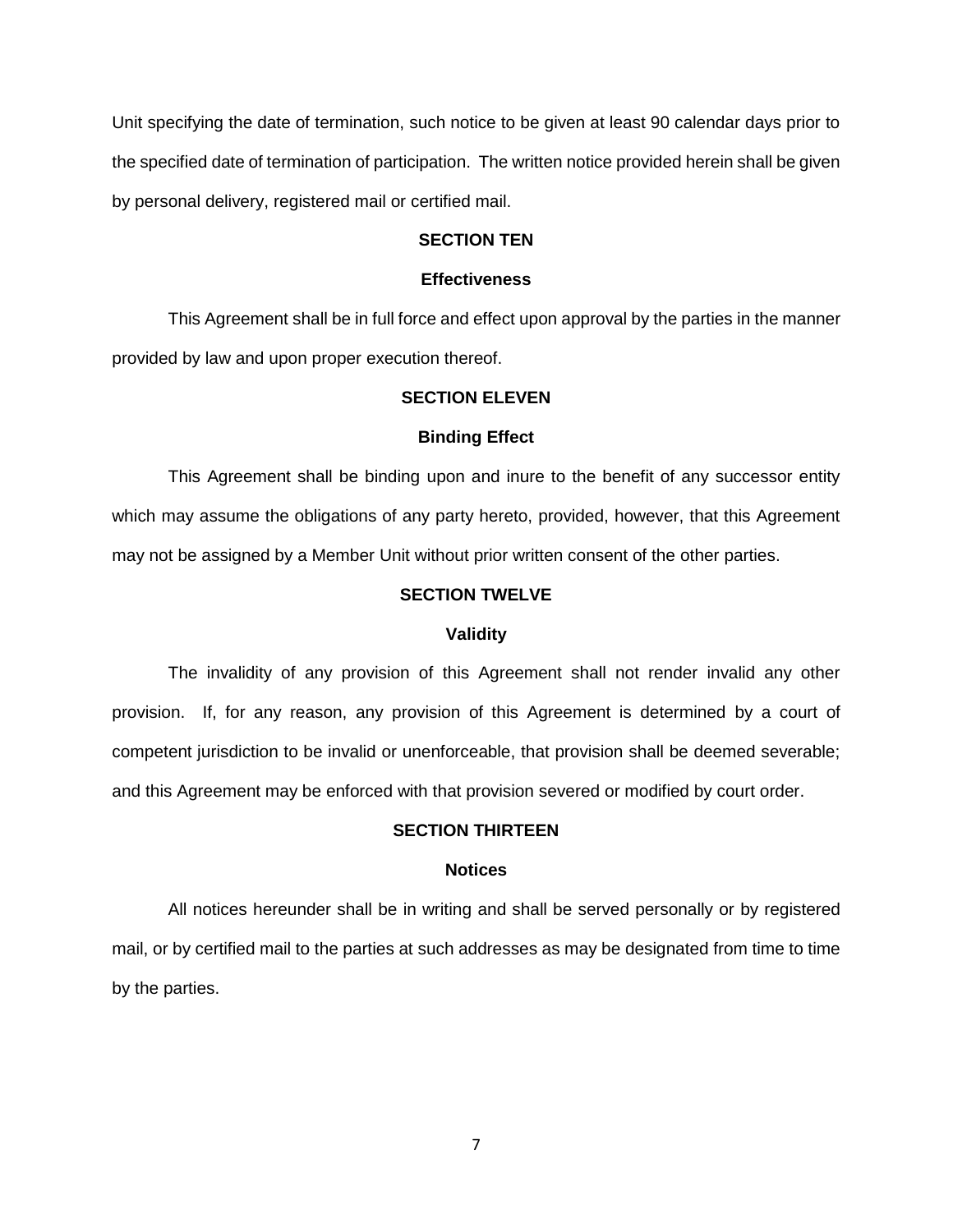### **SECTION FOURTEEN**

### **Statutory Requirements**

- A. Equal Employment Opportunity. In the event of a Member Unit's non-compliance with the provisions of this Section, the Illinois Human Rights Act or the Rules and Regulations of the Illinois Department of Human Rights**,** this Agreement may be cancelled by the other Member Unit(s).
- B. Record Retention.Each Member Unit shall maintain their respective records relating to the performance of this Agreement in compliance with the requirements of the Local Records Act (50 ILCS 205/1 *et seq.*) and the Freedom of Information Act (5 ILCS 140/1 *et seq.*) until written approval for the disposal of such records is obtained from the Local Records Commission. All books and records required to be maintained by a Member Unit shall be available for review by any other Member Unit. The Member Units shall cooperate with each other (a) with any request for public records made pursuant to the Freedom of Information Act, (b) with any request for public records made pursuant to any audit, and (c) by providing full access to and copying of all relevant books and records within a time period which allows the Member Unit to timely comply with the time limits imposed by the Freedom of Information Act. Failure by a Member Unit to maintain the books, records and supporting documents required by this section or the failure by a Member Unit to provide full access to and copying to all relevant books and records within a time period which allows a Member Unit served with a Freedom of Information Act request to timely comply with the time limits imposed by the Freedom of Information Act shall establish a presumption in favor of the Member Unit served with the Freedom of Information Act request for the recovery of any penalties or attorney's fees imposed by the Freedom of Information Act awarded to the requester. The obligations imposed by this section shall survive the termination of this Agreement.